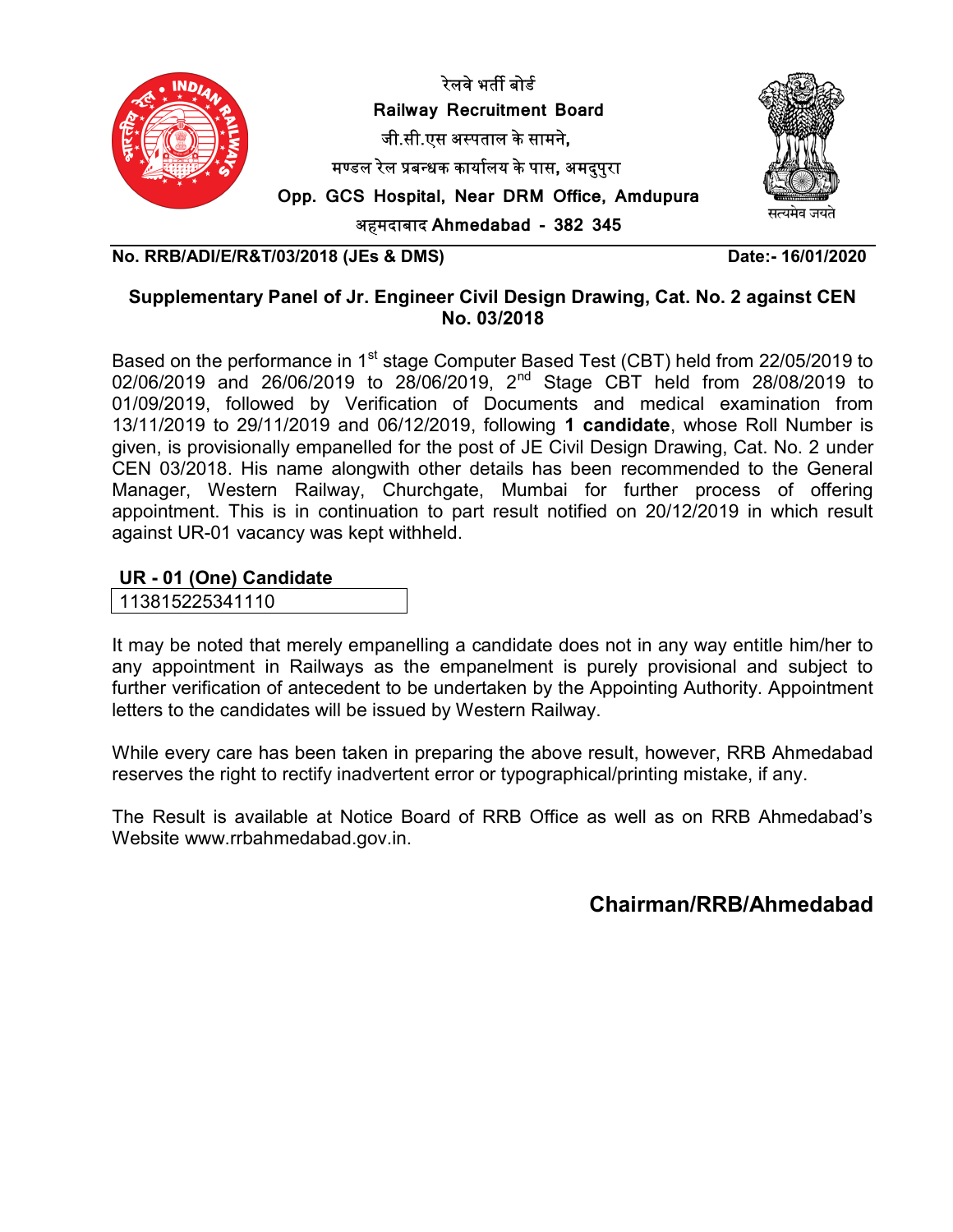

#### Supplementary Panel of Jr. Engineer P Way, Cat. No. 3 against CEN No. 03/2018

Based on the performance in 1<sup>st</sup> stage Computer Based Test (CBT) held from 22/05/2019 to 02/06/2019 and 26/06/2019 to 28/06/2019, 2<sup>nd</sup> Stage CBT held from 28/08/2019 to 01/09/2019, followed by Verification of Documents and medical examination from 13/11/2019 to 29/11/2019 and 06/12/2019, following 8 candidates, whose Roll Numbers are given below in ascending order horizontally (not in order of merit), are provisionally empanelled for the post of Jr. Engineer P Way, Cat. No. 3 under CEN 03/2018. Their names alongwith other details have been recommended to the General Manager, Western Railway, Churchgate, Mumbai for further process of offering appointment. This is in continuation to part result notified on 20/12/2019 in which result against UR-06, OBC-01 and SC-01 vacancies was kept withheld.

#### UR - 06 (Six) Candidates

| ∣ 113811174171160 I          | <sup>∣</sup> 113813363241216 │ | 113815223241018   113815226231283   113815227281060 |  |
|------------------------------|--------------------------------|-----------------------------------------------------|--|
| <sup>⊦</sup> 113815430021134 |                                |                                                     |  |

#### OBC - 01 (One) Candidate

113824173171082

#### SC - 01 (One) Candidate

113811171231346

It may be noted that merely empanelling a candidate does not in any way entitle him/her to any appointment in Railways as the empanelment is purely provisional and subject to further verification of antecedent to be undertaken by the Appointing Authority. Appointment letters to the candidates will be issued by Western Railway.

While every care has been taken in preparing the above result, however, RRB Ahmedabad reserves the right to rectify inadvertent error or typographical/printing mistake, if any.

The Result is available at Notice Board of RRB Office as well as on RRB Ahmedabad's Website www.rrbahmedabad.gov.in.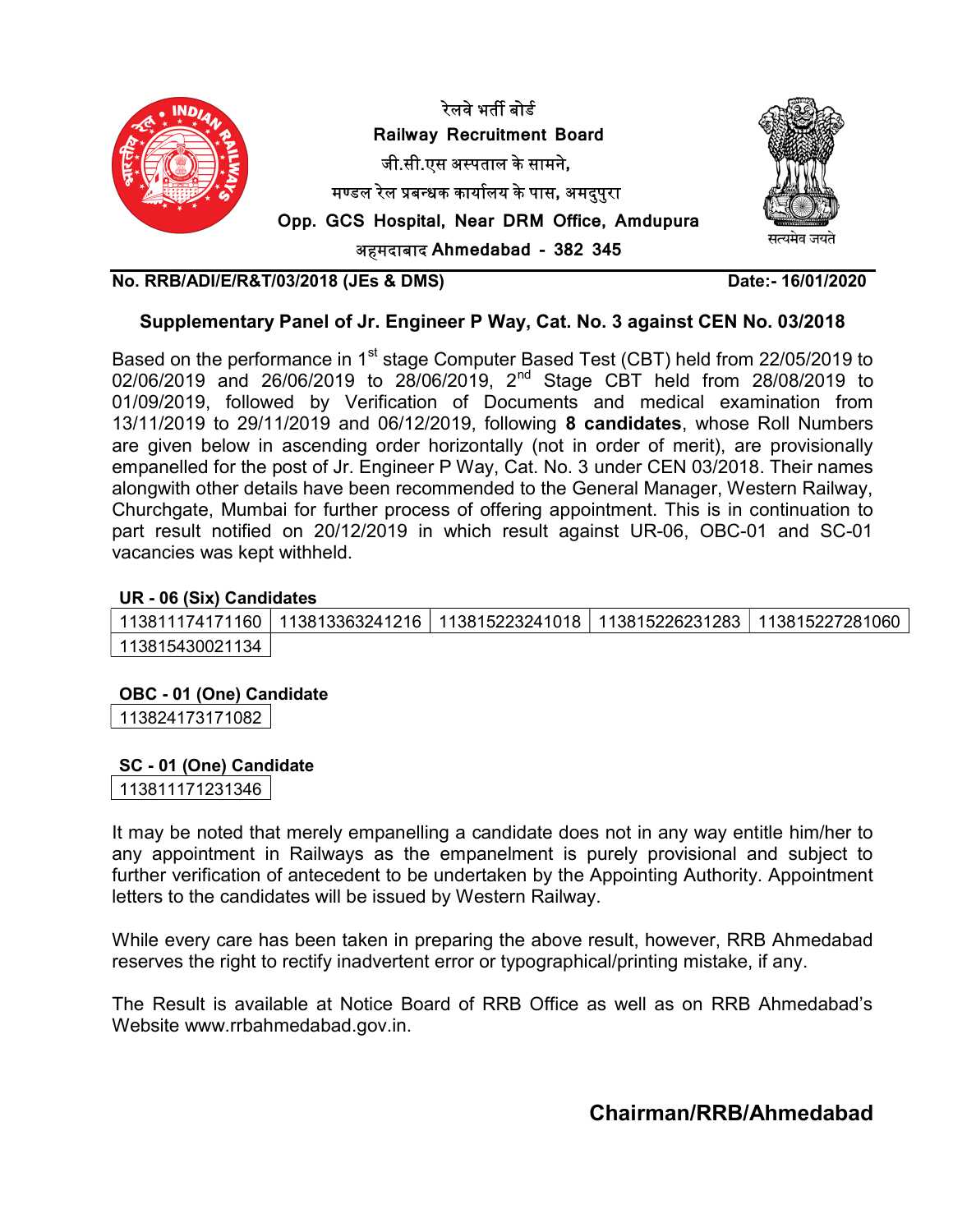

#### Supplementary Panel of Jr. Engineer Works, Cat. No. 12 against CEN No. 03/2018

Based on the performance in 1<sup>st</sup> stage Computer Based Test (CBT) held from 22/05/2019 to 02/06/2019 and 26/06/2019 to 28/06/2019, 2<sup>nd</sup> Stage CBT held from 28/08/2019 to 01/09/2019, followed by Verification of Documents and medical examination from 13/11/2019 to 29/11/2019 and 06/12/2019, following 6 candidates, whose Roll Numbers are given below in ascending order horizontally (not in order of merit), are provisionally empanelled for the post of Jr. Engineer Works, Cat. No. 12 under CEN 03/2018. Their names alongwith other details have been recommended to the General Manager, Western Railway, Churchgate, Mumbai for further process of offering appointment. This is in continuation to part result notified on 20/12/2019 in which result against UR-04 and OBC-02 vacancies was kept withheld.

#### UR - 04 (Four) Candidates

113824173011041 113824173171053 113826132241194 113826138151057

### OBC - 02 (Two) Candidates

113813363101241 113815430061024

It may be noted that merely empanelling a candidate does not in any way entitle him/her to any appointment in Railways as the empanelment is purely provisional and subject to further verification of antecedent to be undertaken by the Appointing Authority. Appointment letters to the candidates will be issued by Western Railway.

While every care has been taken in preparing the above result, however, RRB Ahmedabad reserves the right to rectify inadvertent error or typographical/printing mistake, if any.

The Result is available at Notice Board of RRB Office as well as on RRB Ahmedabad's Website www.rrbahmedabad.gov.in.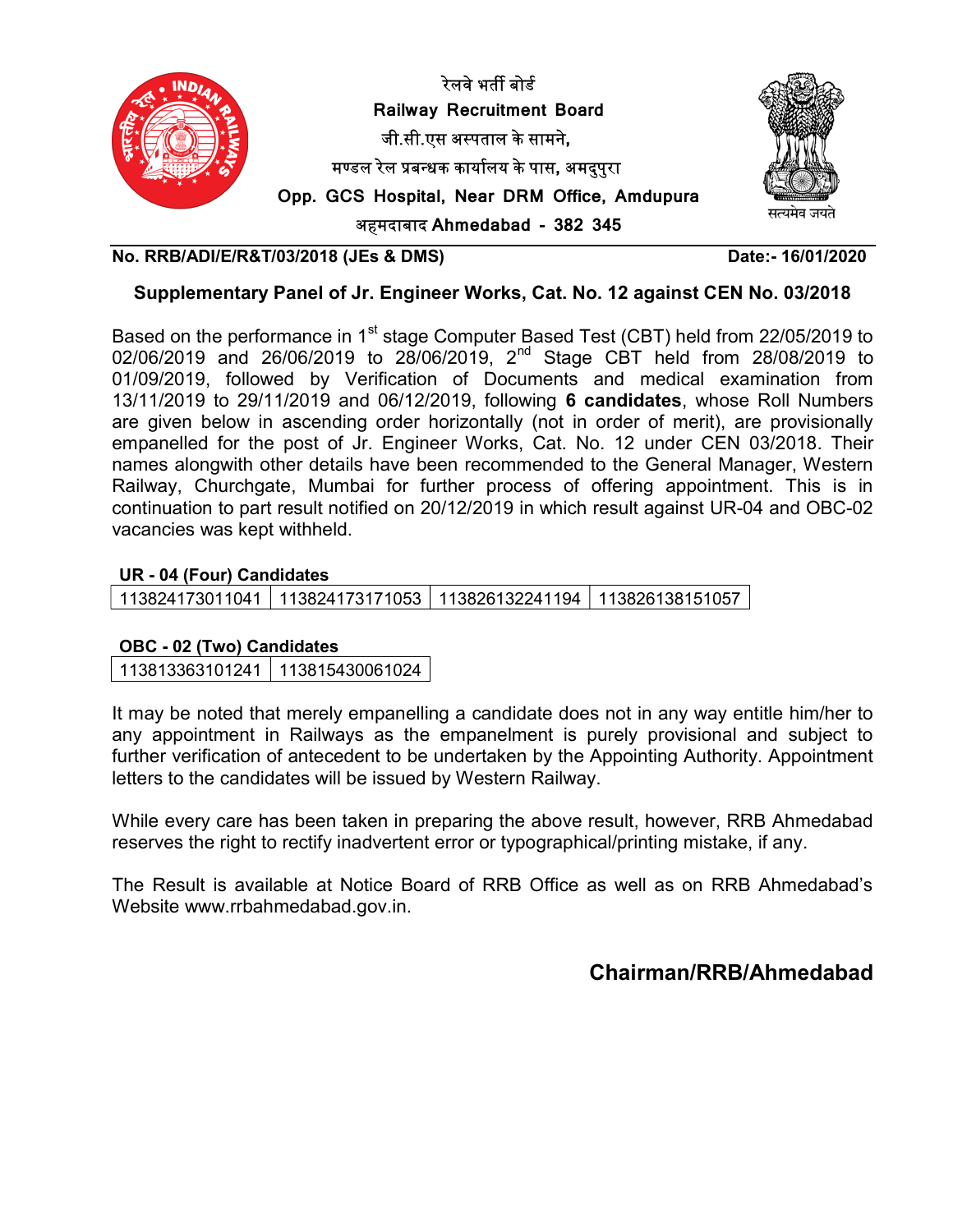

# Supplementary Part Panel of Jr. Engineer Carriage & Wagon, Cat. No. 15 against CEN No. 03/2018

Based on the performance in 1<sup>st</sup> stage Computer Based Test (CBT) held from 22/05/2019 to 02/06/2019 and 26/06/2019 to 28/06/2019, 2<sup>nd</sup> Stage CBT held from 28/08/2019 to 01/09/2019, followed by Verification of Documents and medical examination from 13/11/2019 to 29/11/2019 and 06/12/2019, following 3 candidates, whose Roll Numbers are given below in ascending order horizontally (not in order of merit), are provisionally empanelled for the post of Jr. Engineer Carriage & Wagon, Cat. No. 15 under CEN 03/2018. Their names alongwith other details have been recommended to the General Manager, Western Railway, Churchgate, Mumbai for further process of offering appointment. This is in continuation to part result notified on 20/12/2019 in which result against UR-02 and OBC-02 vacancies was kept withheld.

# UR - 02 (Two) Candidates

113811171341114 113811428271181

# OBC - 01 (One) Candidate

113811174121407

### Result against OBC-01 vacancy is kept withheld

It may be noted that merely empanelling a candidate does not in any way entitle him/her to any appointment in Railways as the empanelment is purely provisional and subject to further verification of antecedent to be undertaken by the Appointing Authority. Appointment letters to the candidates will be issued by Western Railway.

While every care has been taken in preparing the above result, however, RRB Ahmedabad reserves the right to rectify inadvertent error or typographical/printing mistake, if any.

The Result is available at Notice Board of RRB Office as well as on RRB Ahmedabad's Website www.rrbahmedabad.gov.in.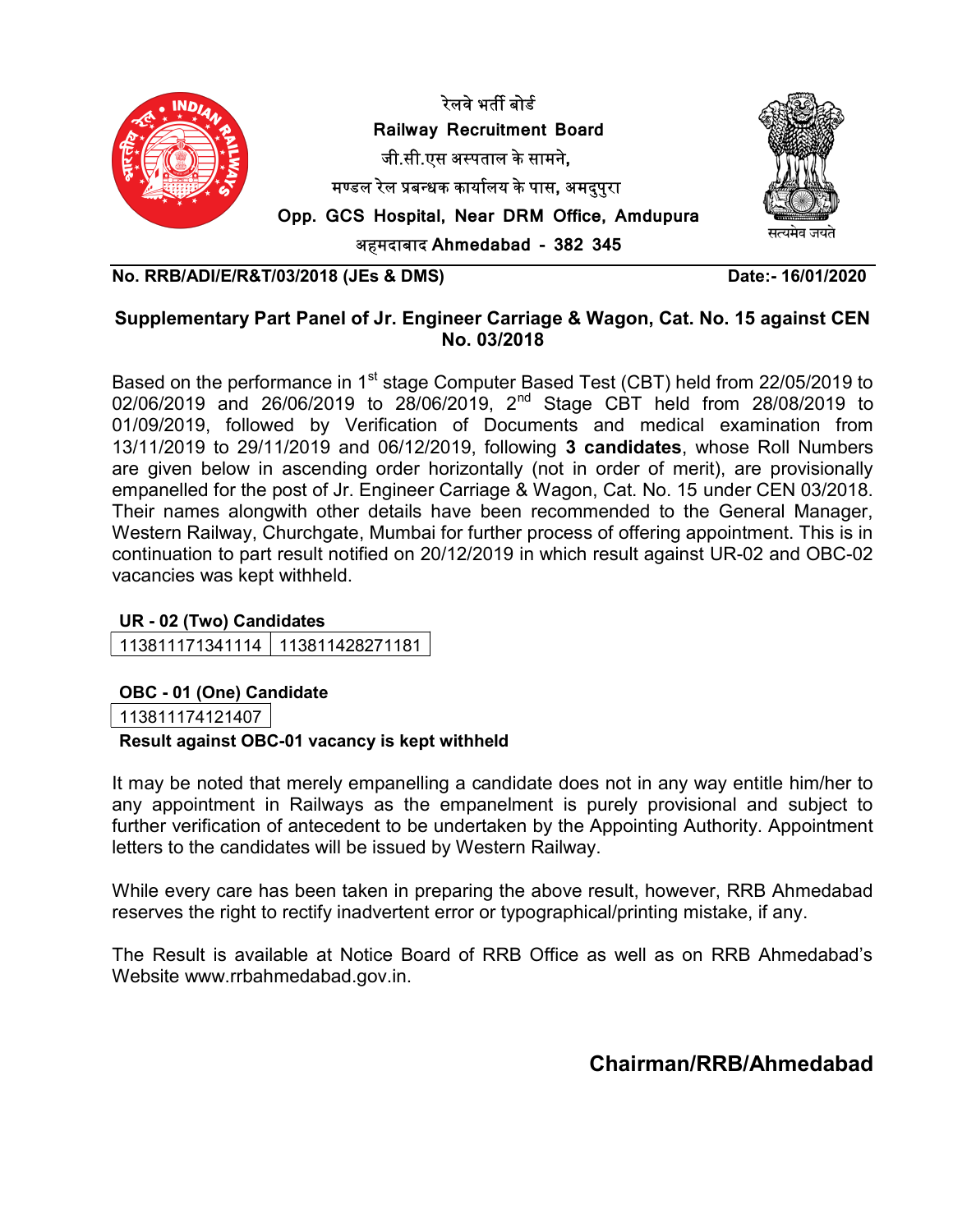

### Supplementary Panel of Jr. Engineer Diesel Mechanical, Cat. No. 17 against CEN No. 03/2018

Based on the performance in 1<sup>st</sup> stage Computer Based Test (CBT) held from 22/05/2019 to 02/06/2019 and 26/06/2019 to 28/06/2019, 2<sup>nd</sup> Stage CBT held from 28/08/2019 to 01/09/2019, followed by Verification of Documents and medical examination from 13/11/2019 to 29/11/2019 and 06/12/2019, following 1 candidate, whose Roll Number is given below, is provisionally empanelled for the post of Jr. Engineer Diesel Mechanical, Cat. No. 17 under CEN 03/2018. His name alongwith other details has been recommended to the General Manager, Western Railway, Churchgate, Mumbai for further process of offering appointment. This is in continuation to part result notified on 20/12/2019 in which result against OBC-01 vacancy was kept withheld.

#### OBC - 01 (One) Candidate

113824264311075

It may be noted that merely empanelling a candidate does not in any way entitle him/her to any appointment in Railways as the empanelment is purely provisional and subject to further verification of antecedent to be undertaken by the Appointing Authority. Appointment letters to the candidates will be issued by Western Railway.

While every care has been taken in preparing the above result, however, RRB Ahmedabad reserves the right to rectify inadvertent error or typographical/printing mistake, if any.

The Result is available at Notice Board of RRB Office as well as on RRB Ahmedabad's Website www.rrbahmedabad.gov.in.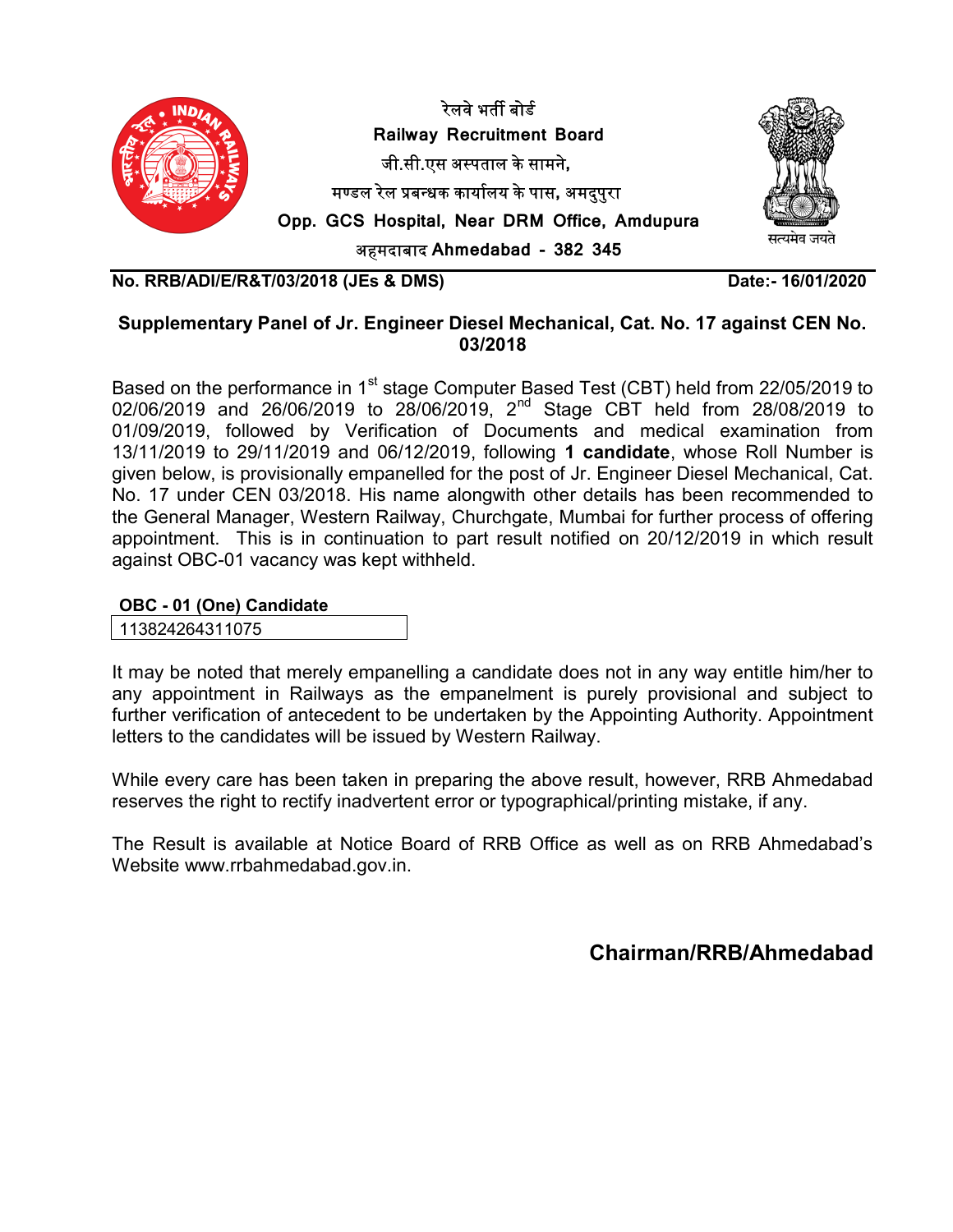



अहमदाबाद Ahmedabad - 382 345

No. RRB/ADI/E/R&T/03/2018 (JEs & DMS) Date:- 16/01/2020

# Supplementary Part Panel of Jr. Engineer Diesel Electrical, Cat. No. 40 against CEN No. 03/2018

Based on the performance in 1<sup>st</sup> stage Computer Based Test (CBT) held from 22/05/2019 to 02/06/2019 and 26/06/2019 to 28/06/2019,  $2^{nd}$  Stage CBT held from 28/08/2019 to 01/09/2019, followed by Verification of Documents and medical examination from 13/11/2019 to 29/11/2019 and 06/12/2019, following 2 candidates, whose Roll Numbers are given below in ascending order horizontally (not in order of merit), are provisionally empanelled for the post of Jr. Engineer Diesel Electrical, Cat. No. 40 under CEN 03/2018. Their names alongwith other details have been recommended to the General Manager, Western Railway, Churchgate, Mumbai for further process of offering appointment. This is in continuation to part result notified on 20/12/2019 in which result against UR-02 and OBC-01 vacancies was kept withheld.

#### UR - 02 (Two) Candidates

| 113811175241251   113811175351241 |
|-----------------------------------|
|-----------------------------------|

### Result against OBC-01 vacancy is kept withheld

It may be noted that merely empanelling a candidate does not in any way entitle him/her to any appointment in Railways as the empanelment is purely provisional and subject to further verification of antecedent to be undertaken by the Appointing Authority. Appointment letters to the candidates will be issued by Western Railway.

While every care has been taken in preparing the above result, however, RRB Ahmedabad reserves the right to rectify inadvertent error or typographical/printing mistake, if any.

The Result is available at Notice Board of RRB Office as well as on RRB Ahmedabad's Website www.rrbahmedabad.gov.in.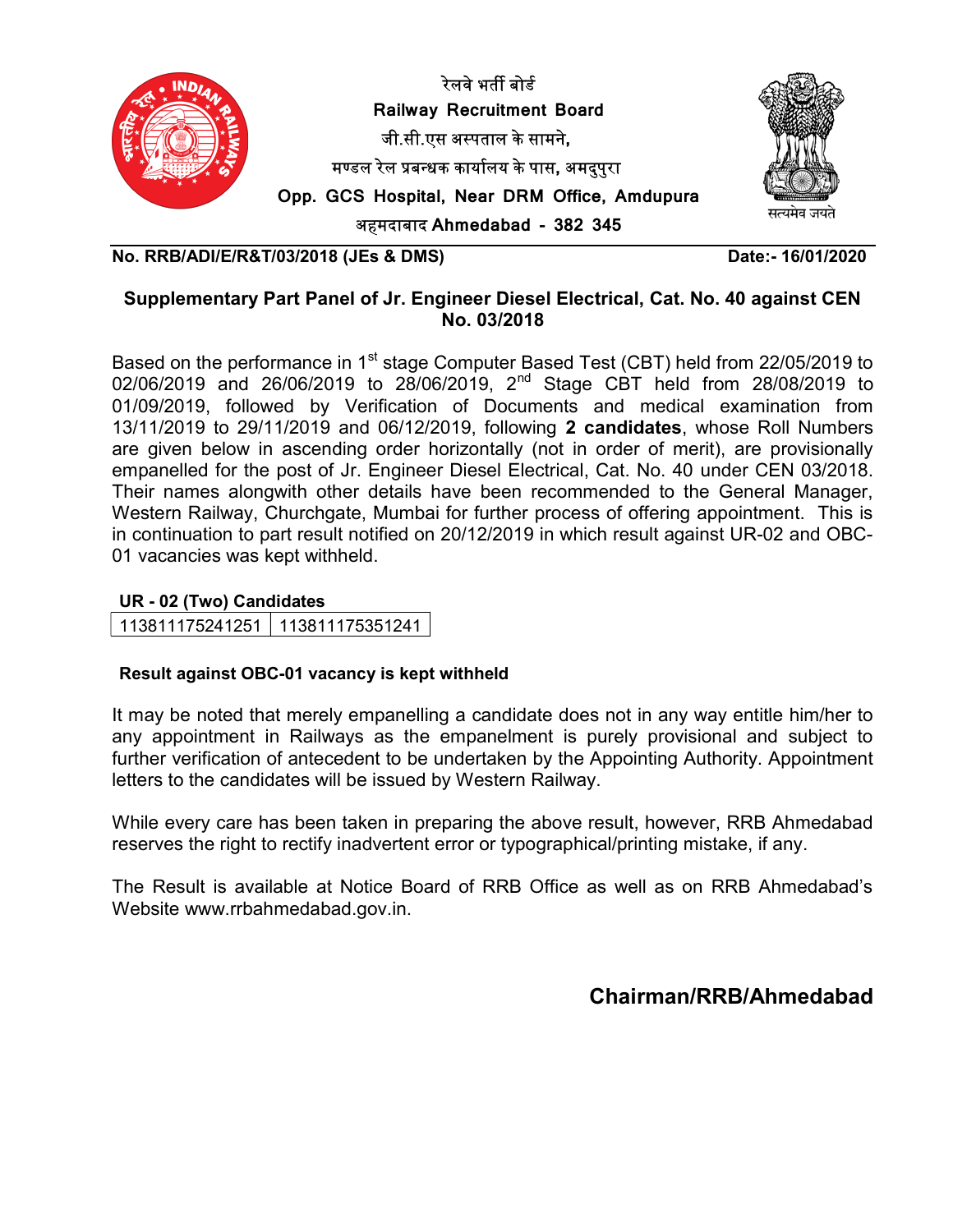



अहमदाबाद Ahmedabad - 382 345

No. RRB/ADI/E/R&T/03/2018 (JEs & DMS) Date:- 16/01/2020

# Supplementary Part Panel of Jr. Engineer Electrical TRD, Cat. No. 53 against CEN No. 03/2018

Based on the performance in 1<sup>st</sup> stage Computer Based Test (CBT) held from 22/05/2019 to 02/06/2019 and 26/06/2019 to 28/06/2019,  $2^{nd}$  Stage CBT held from 28/08/2019 to 01/09/2019, followed by Verification of Documents and medical examination from 13/11/2019 to 29/11/2019 and 06/12/2019, following 3 candidates, whose Roll Numbers are given below in ascending order horizontally (not in order of merit), are provisionally empanelled for the post of Jr. Engineer Electrical TRD, Cat. No. 53 under CEN 03/2018. Their names alongwith other details have been recommended to the General Manager, Western Railway, Churchgate, Mumbai for further process of offering appointment. This is in continuation to part result notified on 20/12/2019 in which result against UR-02 and OBC-02 vacancies was kept withheld.

### UR - 02 (Two) Candidates

113811171281357 113811175271358

### OBC - 01 (One) Candidate

113824172241051

### Result against OBC-01 vacancy is kept withheld

It may be noted that merely empanelling a candidate does not in any way entitle him/her to any appointment in Railways as the empanelment is purely provisional and subject to further verification of antecedent to be undertaken by the Appointing Authority. Appointment letters to the candidates will be issued by Western Railway.

While every care has been taken in preparing the above result, however, RRB Ahmedabad reserves the right to rectify inadvertent error or typographical/printing mistake, if any.

The Result is available at Notice Board of RRB Office as well as on RRB Ahmedabad's Website www.rrbahmedabad.gov.in.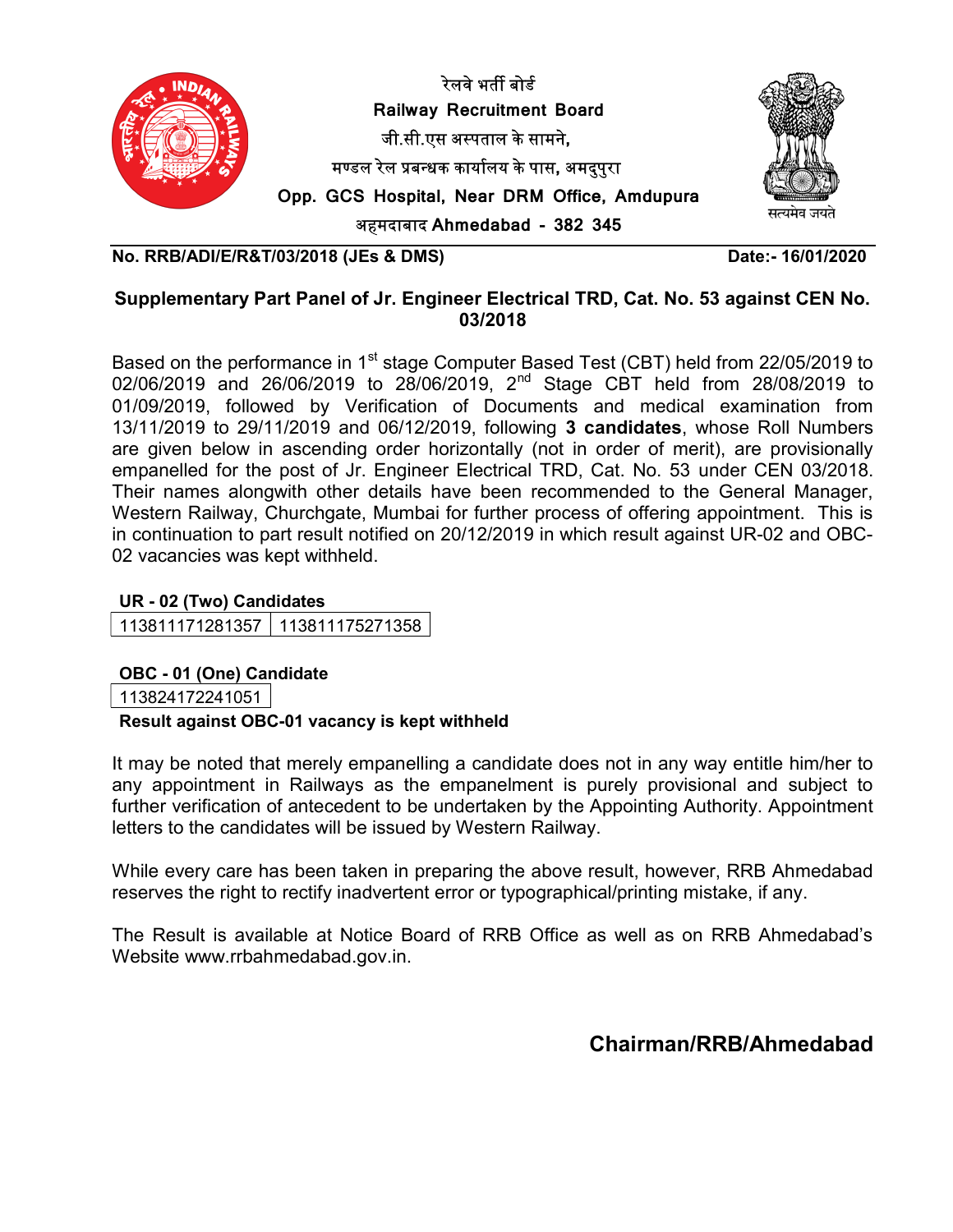



अहमदाबाद Ahmedabad - 382 345

No. RRB/ADI/E/R&T/03/2018 (JEs & DMS) Date:- 16/01/2020

# Supplementary Panel of Jr. Engineer Electrical TRS, Cat. No. 54 against CEN No. 03/2018

Based on the performance in 1<sup>st</sup> stage Computer Based Test (CBT) held from 22/05/2019 to 02/06/2019 and 26/06/2019 to 28/06/2019,  $2^{nd}$  Stage CBT held from 28/08/2019 to 01/09/2019, followed by Verification of Documents and medical examination from 13/11/2019 to 29/11/2019 and 06/12/2019, following 2 candidates, whose Roll Numbers are given below in ascending order horizontally (not in order of merit), are provisionally empanelled for the post of Jr. Engineer Electrical TRS, Cat. No. 54 under CEN 03/2018. Their names alongwith other details have been recommended to the General Manager, Western Railway, Churchgate, Mumbai for further process of offering appointment. This is in continuation to part result notified on 20/12/2019 in which result against UR-01 and OBC-01 vacancies was kept withheld.

### UR - 01 (One) Candidate

113824173171166

OBC - 01 (One) Candidate

113824173321178

It may be noted that merely empanelling a candidate does not in any way entitle him/her to any appointment in Railways as the empanelment is purely provisional and subject to further verification of antecedent to be undertaken by the Appointing Authority. Appointment letters to the candidates will be issued by Western Railway.

While every care has been taken in preparing the above result, however, RRB Ahmedabad reserves the right to rectify inadvertent error or typographical/printing mistake, if any.

The Result is available at Notice Board of RRB Office as well as on RRB Ahmedabad's Website www.rrbahmedabad.gov.in.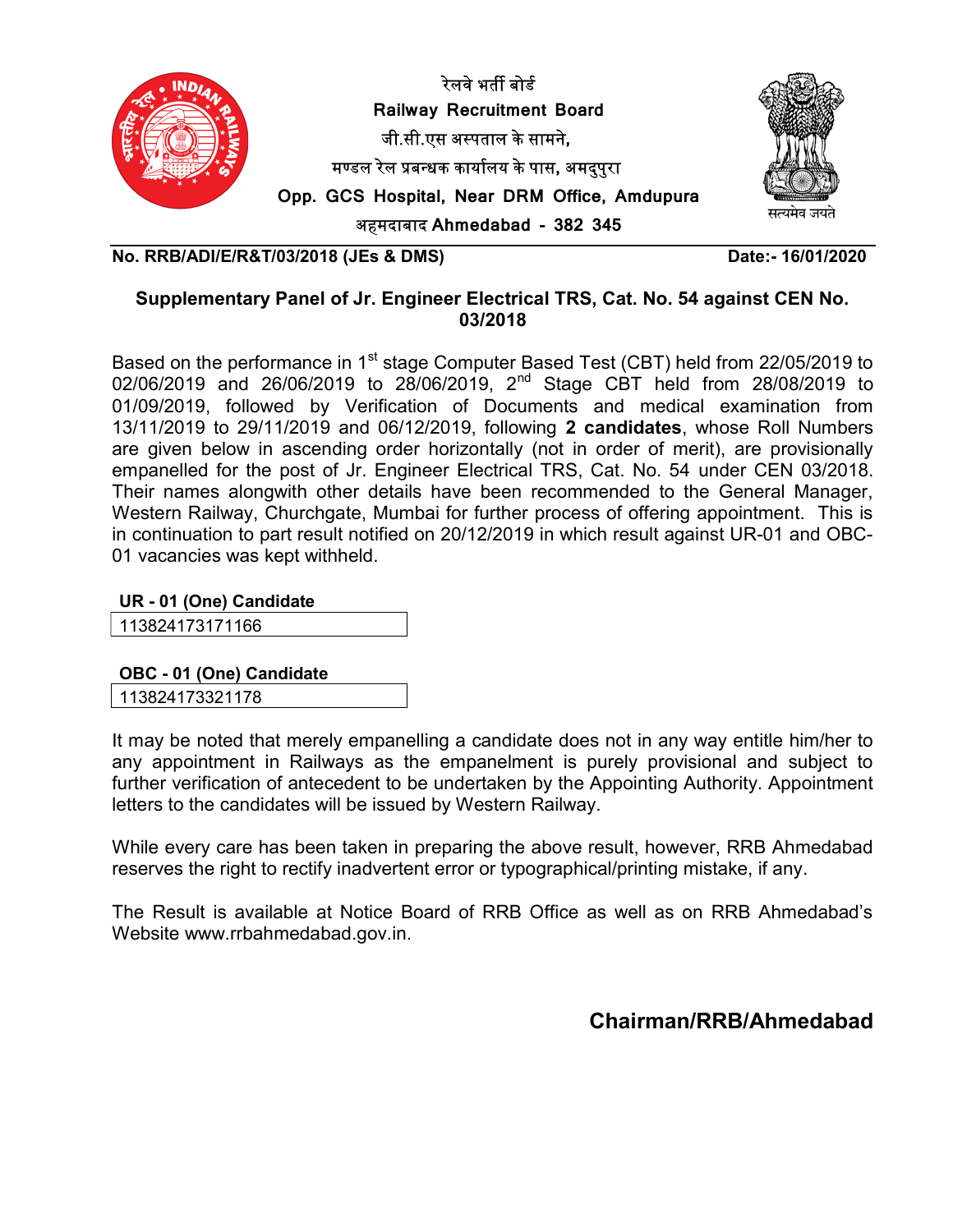

## Supplementary Panel of Jr. Engineer S&T Signal, Cat. No. 63 against CEN No. 03/2018

Based on the performance in 1<sup>st</sup> stage Computer Based Test (CBT) held from 22/05/2019 to 02/06/2019 and 26/06/2019 to 28/06/2019, 2nd Stage CBT held from 28/08/2019 to 01/09/2019, followed by Verification of Documents and medical examination from 13/11/2019 to 29/11/2019 and 06/12/2019, following 2 candidates, whose Roll Numbers are given below in ascending order horizontally (not in order of merit), are provisionally empanelled for the post of Jr. Engineer S&T Signal, Cat. No. 63 under CEN 03/2018. Their names alongwith other details have been recommended to the General Manager, Western Railway, Churchgate, Mumbai for further process of offering appointment. This is in continuation to part result notified on 20/12/2019 in which result against UR-02 vacancies was kept withheld.

### UR - 02 (Two) Candidates

113811174291107 113819401221204

It may be noted that merely empanelling a candidate does not in any way entitle him/her to any appointment in Railways as the empanelment is purely provisional and subject to further verification of antecedent to be undertaken by the Appointing Authority. Appointment letters to the candidates will be issued by Western Railway.

While every care has been taken in preparing the above result, however, RRB Ahmedabad reserves the right to rectify inadvertent error or typographical/printing mistake, if any.

The Result is available at Notice Board of RRB Office as well as on RRB Ahmedabad's Website www.rrbahmedabad.gov.in.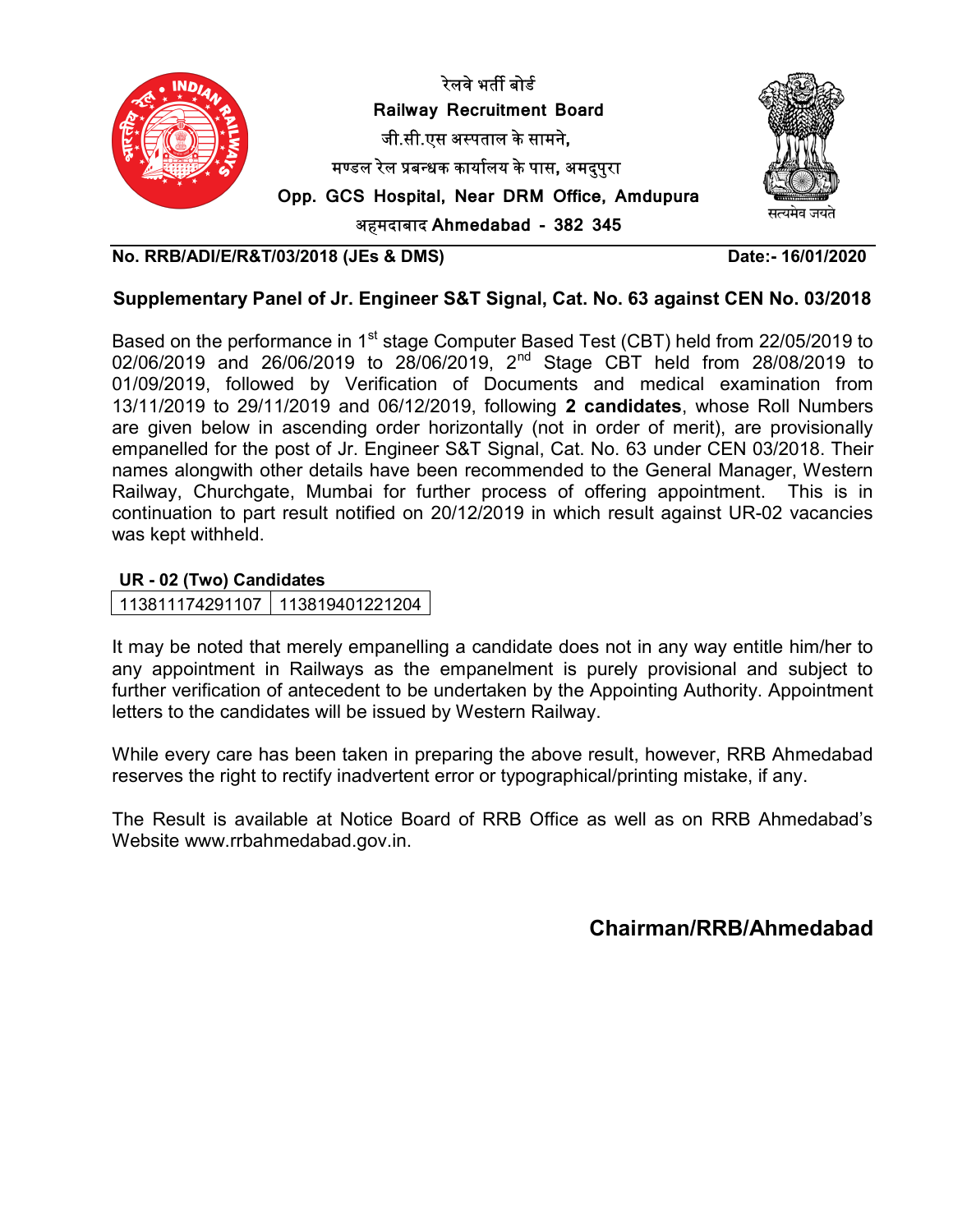



अहमदाबाद Ahmedabad - 382 345

No. RRB/ADI/E/R&T/03/2018 (JEs & DMS) Date:- 16/01/2020

# Supplementary Panel of Jr. Engineer S&T Telecom., Cat. No. 64 against CEN No. 03/2018

Based on the performance in 1<sup>st</sup> stage Computer Based Test (CBT) held from 22/05/2019 to 02/06/2019 and 26/06/2019 to 28/06/2019,  $2^{nd}$  Stage CBT held from 28/08/2019 to 01/09/2019, followed by Verification of Documents and medical examination from 13/11/2019 to 29/11/2019 and 06/12/2019, following 1 candidate, whose Roll Number is given below, is provisionally empanelled for the post of Jr. Engineer S&T Telecom., Cat. No. 64 under CEN 03/2018. His name alongwith other details has been recommended to the General Manager, Western Railway, Churchgate, Mumbai for further process of offering appointment. This is in continuation to part result notified on 20/12/2019 in which result against UR-01 vacancy was kept withheld.

UR - 01 (One) Candidate

113813448211142

It may be noted that merely empanelling a candidate does not in any way entitle him/her to any appointment in Railways as the empanelment is purely provisional and subject to further verification of antecedent to be undertaken by the Appointing Authority. Appointment letters to the candidates will be issued by Western Railway.

While every care has been taken in preparing the above result, however, RRB Ahmedabad reserves the right to rectify inadvertent error or typographical/printing mistake, if any.

The Result is available at Notice Board of RRB Office as well as on RRB Ahmedabad's Website www.rrbahmedabad.gov.in.